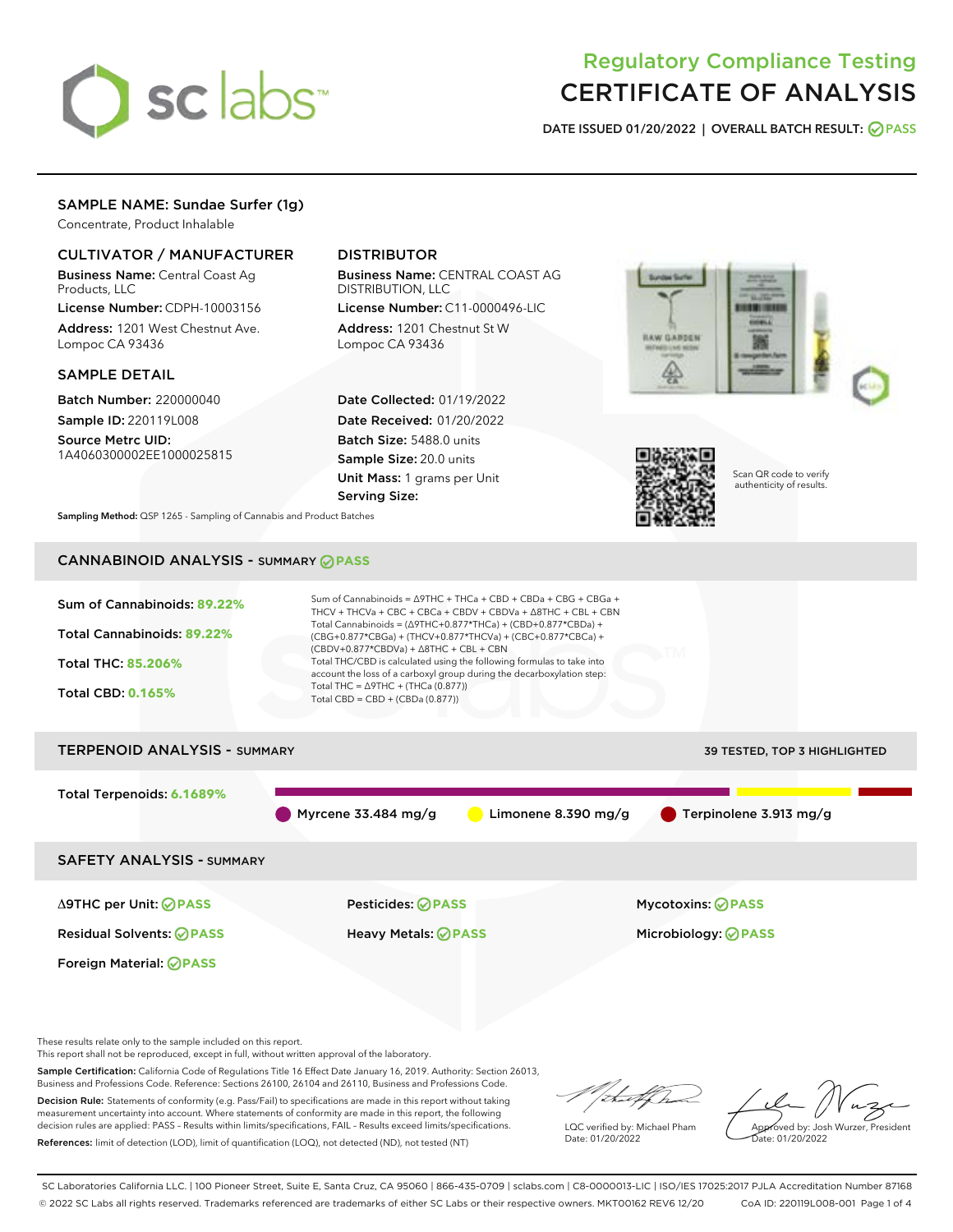



SUNDAE SURFER (1G) | DATE ISSUED 01/20/2022 | OVERALL BATCH RESULT: @ PASS

#### CANNABINOID TEST RESULTS - 01/20/2022 2 PASS

Tested by high-performance liquid chromatography with diode-array detection (HPLC-DAD). **Method:** QSP 1157 - Analysis of Cannabinoids by HPLC-DAD

#### TOTAL CANNABINOIDS: **89.22%**

Total Cannabinoids (Total THC) + (Total CBD) + (Total CBG) + (Total THCV) + (Total CBC) + (Total CBDV) + ∆8THC + CBL + CBN

TOTAL THC: **85.206%** Total THC (∆9THC+0.877\*THCa)

TOTAL CBD: **0.165%** Total CBD (CBD+0.877\*CBDa)

TOTAL CBG: 2.869% Total CBG (CBG+0.877\*CBGa)

TOTAL THCV: 0.73% Total THCV (THCV+0.877\*THCVa)

TOTAL CBC: ND Total CBC (CBC+0.877\*CBCa)

TOTAL CBDV: ND Total CBDV (CBDV+0.877\*CBDVa)

| <b>COMPOUND</b>  | LOD/LOQ<br>(mg/g)          | <b>MEASUREMENT</b><br><b>UNCERTAINTY</b><br>(mg/g) | <b>RESULT</b><br>(mg/g) | <b>RESULT</b><br>(%) |
|------------------|----------------------------|----------------------------------------------------|-------------------------|----------------------|
| Δ9THC            | 0.06 / 0.26                | ±29.311                                            | 852.06                  | 85.206               |
| <b>CBG</b>       | 0.06/0.19                  | ±1.130                                             | 28.69                   | 2.869                |
| <b>THCV</b>      | 0.1 / 0.2                  | ±0.36                                              | 7.3                     | 0.73                 |
| <b>CBN</b>       | 0.1 / 0.3                  | ±0.16                                              | 2.5                     | 0.25                 |
| <b>CBD</b>       | 0.07/0.29                  | ±0.076                                             | 1.65                    | 0.165                |
| $\triangle$ 8THC | 0.1 / 0.4                  | N/A                                                | <b>ND</b>               | <b>ND</b>            |
| <b>THCa</b>      | 0.05/0.14                  | N/A                                                | <b>ND</b>               | <b>ND</b>            |
| <b>THCVa</b>     | 0.07/0.20                  | N/A                                                | <b>ND</b>               | <b>ND</b>            |
| <b>CBDa</b>      | 0.02/0.19                  | N/A                                                | <b>ND</b>               | <b>ND</b>            |
| <b>CBDV</b>      | 0.04/0.15                  | N/A                                                | <b>ND</b>               | <b>ND</b>            |
| <b>CBDVa</b>     | 0.03/0.53                  | N/A                                                | <b>ND</b>               | <b>ND</b>            |
| <b>CBGa</b>      | 0.1/0.2                    | N/A                                                | <b>ND</b>               | <b>ND</b>            |
| <b>CBL</b>       | 0.06 / 0.24                | N/A                                                | <b>ND</b>               | <b>ND</b>            |
| <b>CBC</b>       | 0.2 / 0.5                  | N/A                                                | <b>ND</b>               | <b>ND</b>            |
| <b>CBCa</b>      | 0.07 / 0.28                | N/A                                                | <b>ND</b>               | <b>ND</b>            |
|                  | <b>SUM OF CANNABINOIDS</b> |                                                    | $892.2 \,\mathrm{mg/g}$ | 89.22%               |

#### **UNIT MASS: 1 grams per Unit**

| ∆9THC per Unit                         | 1100 per-package limit | 852.06 mg/unit | <b>PASS</b> |
|----------------------------------------|------------------------|----------------|-------------|
| <b>Total THC per Unit</b>              |                        | 852.06 mg/unit |             |
| <b>CBD per Unit</b>                    |                        | $1.65$ mg/unit |             |
| <b>Total CBD per Unit</b>              |                        | $1.65$ mg/unit |             |
| <b>Sum of Cannabinoids</b><br>per Unit |                        | 892.2 mg/unit  |             |
| <b>Total Cannabinoids</b><br>per Unit  |                        | 892.2 mg/unit  |             |

#### TERPENOID TEST RESULTS - 01/20/2022

Terpene analysis utilizing gas chromatography-flame ionization detection (GC-FID). **Method:** QSP 1192 - Analysis of Terpenoids by GC-FID

| <b>COMPOUND</b>         | LOD/LOQ<br>(mg/g) | <b>MEASUREMENT</b><br><b>UNCERTAINTY</b><br>(mg/g) | <b>RESULT</b><br>(mg/g) | <b>RESULT</b><br>(%) |
|-------------------------|-------------------|----------------------------------------------------|-------------------------|----------------------|
| <b>Myrcene</b>          | 0.008 / 0.025     | ±0.4319                                            | 33.484                  | 3.3484               |
| Limonene                | 0.005 / 0.016     | ±0.1200                                            | 8.390                   | 0.8390               |
| Terpinolene             | 0.008 / 0.026     | ±0.0802                                            | 3.913                   | 0.3913               |
| $\beta$ Caryophyllene   | 0.004 / 0.012     | ±0.1199                                            | 3.369                   | 0.3369               |
| Ocimene                 | 0.011 / 0.038     | ±0.1040                                            | 3.241                   | 0.3241               |
| $\beta$ Pinene          | 0.004 / 0.014     | ±0.0230                                            | 2.003                   | 0.2003               |
| $\alpha$ Pinene         | 0.005 / 0.017     | ±0.0166                                            | 1.928                   | 0.1928               |
| Linalool                | 0.009 / 0.032     | ±0.0518                                            | 1.364                   | 0.1364               |
| <b>Terpineol</b>        | 0.016 / 0.055     | ±0.0531                                            | 0.865                   | 0.0865               |
| $\alpha$ Humulene       | 0.009 / 0.029     | ±0.0268                                            | 0.834                   | 0.0834               |
| Fenchol                 | 0.010 / 0.034     | ±0.0157                                            | 0.406                   | 0.0406               |
| trans-ß-Farnesene       | 0.008 / 0.025     | ±0.0128                                            | 0.361                   | 0.0361               |
| Camphene                | 0.005 / 0.015     | ±0.0020                                            | 0.170                   | 0.0170               |
| 3 Carene                | 0.005 / 0.018     | ±0.0022                                            | 0.158                   | 0.0158               |
| Guaiol                  | 0.009 / 0.030     | ±0.0072                                            | 0.152                   | 0.0152               |
| <b>Nerolidol</b>        | 0.009 / 0.028     | ±0.0090                                            | 0.143                   | 0.0143               |
| $\alpha$ Phellandrene   | 0.006 / 0.020     | ±0.0019                                            | 0.137                   | 0.0137               |
| $\alpha$ Terpinene      | 0.005 / 0.017     | ±0.0018                                            | 0.118                   | 0.0118               |
| Valencene               | 0.009 / 0.030     | ±0.0071                                            | 0.103                   | 0.0103               |
| $\gamma$ Terpinene      | 0.006 / 0.018     | ±0.0017                                            | 0.100                   | 0.0100               |
| <b>Borneol</b>          | 0.005 / 0.016     | ±0.0037                                            | 0.088                   | 0.0088               |
| p-Cymene                | 0.005 / 0.016     | ±0.0020                                            | 0.075                   | 0.0075               |
| Fenchone                | 0.009 / 0.028     | ±0.0020                                            | 0.069                   | 0.0069               |
| $\alpha$ Bisabolol      | 0.008 / 0.026     | ±0.0036                                            | 0.068                   | 0.0068               |
| Caryophyllene<br>Oxide  | 0.010 / 0.033     | ±0.0027                                            | 0.058                   | 0.0058               |
| $\alpha$ Cedrene        | 0.005 / 0.016     | ±0.0011                                            | 0.037                   | 0.0037               |
| Eucalyptol              | 0.006 / 0.018     | ±0.0007                                            | 0.026                   | 0.0026               |
| Citronellol             | 0.003 / 0.010     | ±0.0009                                            | 0.019                   | 0.0019               |
| Geraniol                | 0.002 / 0.007     | ±0.0004                                            | 0.010                   | 0.0010               |
| Sabinene                | 0.004 / 0.014     | N/A                                                | $<$ l OO                | <loq< th=""></loq<>  |
| Sabinene Hydrate        | 0.006 / 0.022     | N/A                                                | $<$ LOQ                 | <loq< th=""></loq<>  |
| (-)-Isopulegol          | 0.005 / 0.016     | N/A                                                | ND                      | <b>ND</b>            |
| Camphor                 | 0.006 / 0.019     | N/A                                                | ND                      | <b>ND</b>            |
| Isoborneol              | 0.004 / 0.012     | N/A                                                | ND                      | ND                   |
| Menthol                 | 0.008 / 0.025     | N/A                                                | ND                      | ND                   |
| Nerol                   | 0.003 / 0.011     | N/A                                                | ND                      | ND                   |
| R-(+)-Pulegone          | 0.003 / 0.011     | N/A                                                | ND                      | ND                   |
| <b>Geranyl Acetate</b>  | 0.004 / 0.014     | N/A                                                | ND                      | ND                   |
| Cedrol                  | 0.008 / 0.027     | N/A                                                | ND                      | ND                   |
| <b>TOTAL TERPENOIDS</b> |                   |                                                    | 61.689 mg/g             | 6.1689%              |

SC Laboratories California LLC. | 100 Pioneer Street, Suite E, Santa Cruz, CA 95060 | 866-435-0709 | sclabs.com | C8-0000013-LIC | ISO/IES 17025:2017 PJLA Accreditation Number 87168 © 2022 SC Labs all rights reserved. Trademarks referenced are trademarks of either SC Labs or their respective owners. MKT00162 REV6 12/20 CoA ID: 220119L008-001 Page 2 of 4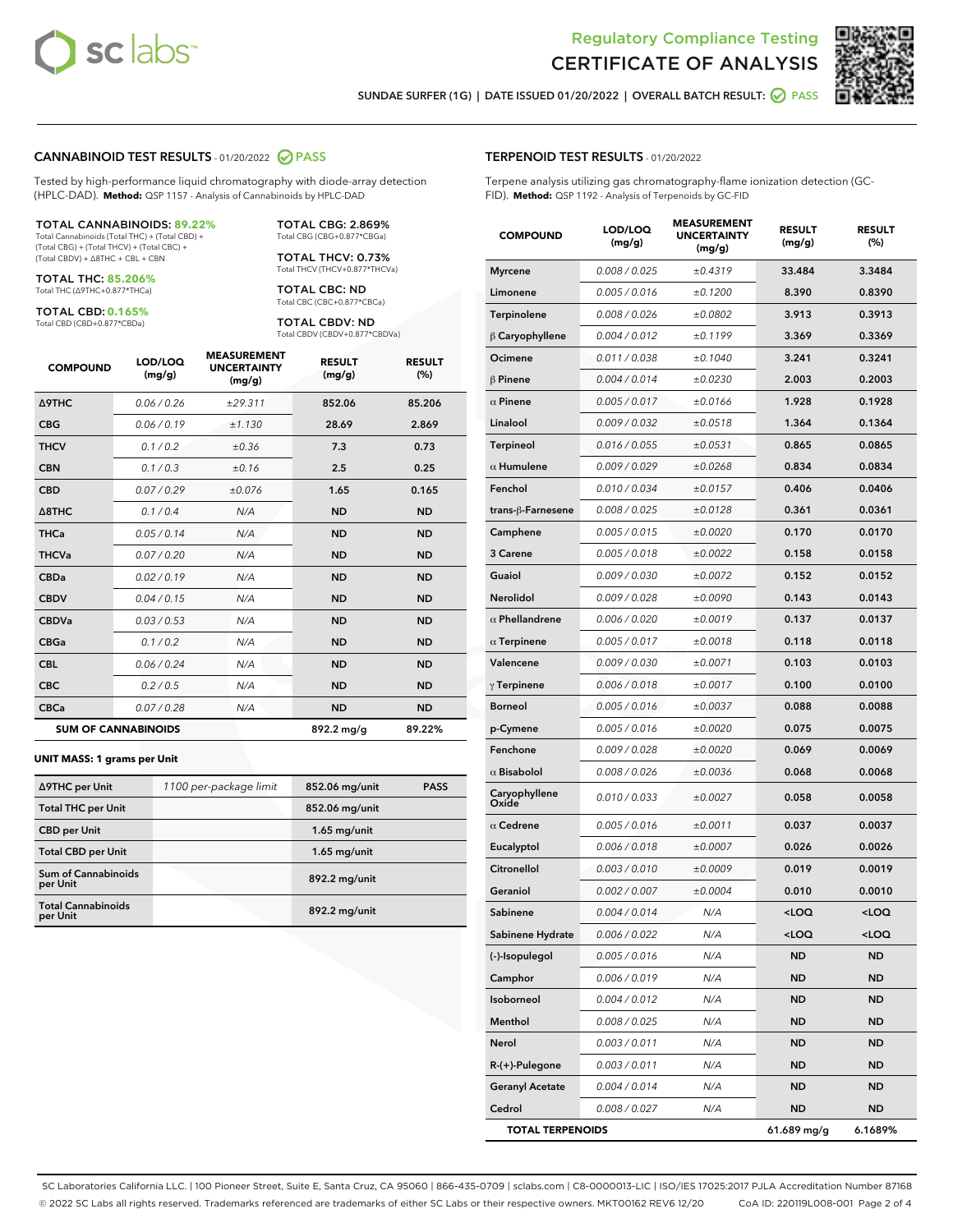



SUNDAE SURFER (1G) | DATE ISSUED 01/20/2022 | OVERALL BATCH RESULT: @ PASS

# CATEGORY 1 PESTICIDE TEST RESULTS - 01/20/2022 2 PASS

Pesticide and plant growth regulator analysis utilizing high-performance liquid chromatography-mass spectrometry (HPLC-MS) or gas chromatography-mass spectrometry (GC-MS). \*GC-MS utilized where indicated. **Method:** QSP 1212 - Analysis of Pesticides and Mycotoxins by LC-MS or QSP 1213 - Analysis of Pesticides by GC-MS

| <b>COMPOUND</b>             | LOD/LOQ<br>$(\mu g/g)$ | <b>ACTION</b><br><b>LIMIT</b><br>$(\mu g/g)$ | <b>MEASUREMENT</b><br><b>UNCERTAINTY</b><br>$(\mu g/g)$ | <b>RESULT</b><br>$(\mu g/g)$ | <b>RESULT</b> |
|-----------------------------|------------------------|----------------------------------------------|---------------------------------------------------------|------------------------------|---------------|
| Aldicarb                    | 0.03 / 0.08            | $\geq$ LOD                                   | N/A                                                     | <b>ND</b>                    | <b>PASS</b>   |
| Carbofuran                  | 0.02 / 0.05            | ≥ LOD                                        | N/A                                                     | <b>ND</b>                    | <b>PASS</b>   |
| Chlordane*                  | 0.03 / 0.08            | ≥ LOD                                        | N/A                                                     | <b>ND</b>                    | <b>PASS</b>   |
| Chlorfenapyr*               | 0.03/0.10              | ≥ LOD                                        | N/A                                                     | <b>ND</b>                    | <b>PASS</b>   |
| Chlorpyrifos                | 0.02/0.06              | $>$ LOD                                      | N/A                                                     | <b>ND</b>                    | <b>PASS</b>   |
| Coumaphos                   | 0.02 / 0.07            | $\geq$ LOD                                   | N/A                                                     | <b>ND</b>                    | <b>PASS</b>   |
| Daminozide                  | 0.02/0.07              | $>$ LOD                                      | N/A                                                     | <b>ND</b>                    | <b>PASS</b>   |
| <b>DDVP</b><br>(Dichlorvos) | 0.03/0.09              | $\geq$ LOD                                   | N/A                                                     | <b>ND</b>                    | <b>PASS</b>   |
| <b>Dimethoate</b>           | 0.03/0.08              | $\geq$ LOD                                   | N/A                                                     | <b>ND</b>                    | <b>PASS</b>   |
| Ethoprop(hos)               | 0.03/0.10              | $>$ LOD                                      | N/A                                                     | <b>ND</b>                    | <b>PASS</b>   |
| Etofenprox                  | 0.02 / 0.06            | $\geq$ LOD                                   | N/A                                                     | <b>ND</b>                    | <b>PASS</b>   |
| Fenoxycarb                  | 0.03 / 0.08            | $\geq$ LOD                                   | N/A                                                     | <b>ND</b>                    | <b>PASS</b>   |
| Fipronil                    | 0.03 / 0.08            | $\geq$ LOD                                   | N/A                                                     | <b>ND</b>                    | <b>PASS</b>   |
| Imazalil                    | 0.02 / 0.06            | $>$ LOD                                      | N/A                                                     | <b>ND</b>                    | <b>PASS</b>   |
| <b>Methiocarb</b>           | 0.02 / 0.07            | ≥ LOD                                        | N/A                                                     | <b>ND</b>                    | <b>PASS</b>   |
| Methyl<br>parathion         | 0.03/0.10              | $\geq$ LOD                                   | N/A                                                     | <b>ND</b>                    | <b>PASS</b>   |
| <b>Mevinphos</b>            | 0.03/0.09              | $\geq$ LOD                                   | N/A                                                     | <b>ND</b>                    | <b>PASS</b>   |
| Paclobutrazol               | 0.02 / 0.05            | $\geq$ LOD                                   | N/A                                                     | <b>ND</b>                    | <b>PASS</b>   |
| Propoxur                    | 0.03/0.09              | $>$ LOD                                      | N/A                                                     | <b>ND</b>                    | <b>PASS</b>   |
| Spiroxamine                 | 0.03 / 0.08            | $\geq$ LOD                                   | N/A                                                     | <b>ND</b>                    | <b>PASS</b>   |
| Thiacloprid                 | 0.03/0.10              | $\geq$ LOD                                   | N/A                                                     | <b>ND</b>                    | <b>PASS</b>   |
|                             |                        |                                              |                                                         |                              |               |

# CATEGORY 2 PESTICIDE TEST RESULTS - 01/20/2022 2 PASS

| <b>COMPOUND</b>          | LOD/LOQ<br>$(\mu g/g)$ | <b>ACTION</b><br>LIMIT<br>$(\mu g/g)$ | <b>MEASUREMENT</b><br><b>UNCERTAINTY</b><br>$(\mu g/g)$ | <b>RESULT</b><br>$(\mu g/g)$ | <b>RESULT</b> |
|--------------------------|------------------------|---------------------------------------|---------------------------------------------------------|------------------------------|---------------|
| Abamectin                | 0.03/0.10              | 0.1                                   | N/A                                                     | <b>ND</b>                    | <b>PASS</b>   |
| Acephate                 | 0.02/0.07              | 0.1                                   | N/A                                                     | <b>ND</b>                    | <b>PASS</b>   |
| Acequinocyl              | 0.02/0.07              | 0.1                                   | N/A                                                     | <b>ND</b>                    | <b>PASS</b>   |
| Acetamiprid              | 0.02 / 0.05            | 0.1                                   | N/A                                                     | <b>ND</b>                    | <b>PASS</b>   |
| Azoxystrobin             | 0.02/0.07              | 0.1                                   | N/A                                                     | <b>ND</b>                    | <b>PASS</b>   |
| <b>Bifenazate</b>        | 0.01/0.04              | 0.1                                   | N/A                                                     | <b>ND</b>                    | <b>PASS</b>   |
| <b>Bifenthrin</b>        | 0.02/0.05              | 3                                     | N/A                                                     | <b>ND</b>                    | <b>PASS</b>   |
| <b>Boscalid</b>          | 0.03/0.09              | 0.1                                   | N/A                                                     | <b>ND</b>                    | <b>PASS</b>   |
| Captan                   | 0.19/0.57              | 0.7                                   | N/A                                                     | <b>ND</b>                    | <b>PASS</b>   |
| Carbaryl                 | 0.02/0.06              | 0.5                                   | N/A                                                     | <b>ND</b>                    | <b>PASS</b>   |
| Chlorantranilip-<br>role | 0.04/0.12              | 10                                    | N/A                                                     | <b>ND</b>                    | <b>PASS</b>   |
| Clofentezine             | 0.03/0.09              | 0.1                                   | N/A                                                     | <b>ND</b>                    | <b>PASS</b>   |

#### CATEGORY 2 PESTICIDE TEST RESULTS - 01/20/2022 continued

| <b>COMPOUND</b>               | LOD/LOQ<br>(µg/g) | <b>ACTION</b><br><b>LIMIT</b><br>$(\mu g/g)$ | <b>MEASUREMENT</b><br><b>UNCERTAINTY</b><br>$(\mu g/g)$ | <b>RESULT</b><br>(µg/g) | <b>RESULT</b> |
|-------------------------------|-------------------|----------------------------------------------|---------------------------------------------------------|-------------------------|---------------|
| Cyfluthrin                    | 0.12 / 0.38       | $\overline{c}$                               | N/A                                                     | <b>ND</b>               | <b>PASS</b>   |
| Cypermethrin                  | 0.11 / 0.32       | $\mathcal{I}$                                | N/A                                                     | ND                      | <b>PASS</b>   |
| <b>Diazinon</b>               | 0.02 / 0.05       | 0.1                                          | N/A                                                     | <b>ND</b>               | <b>PASS</b>   |
| Dimethomorph                  | 0.03 / 0.09       | 2                                            | N/A                                                     | ND                      | <b>PASS</b>   |
| Etoxazole                     | 0.02 / 0.06       | 0.1                                          | N/A                                                     | ND                      | <b>PASS</b>   |
| Fenhexamid                    | 0.03 / 0.09       | 0.1                                          | N/A                                                     | ND                      | <b>PASS</b>   |
| Fenpyroximate                 | 0.02 / 0.06       | 0.1                                          | N/A                                                     | <b>ND</b>               | <b>PASS</b>   |
| Flonicamid                    | 0.03 / 0.10       | 0.1                                          | N/A                                                     | ND                      | <b>PASS</b>   |
| Fludioxonil                   | 0.03 / 0.10       | 0.1                                          | N/A                                                     | ND                      | <b>PASS</b>   |
| Hexythiazox                   | 0.02 / 0.07       | 0.1                                          | N/A                                                     | <b>ND</b>               | <b>PASS</b>   |
| Imidacloprid                  | 0.04 / 0.11       | 5                                            | N/A                                                     | <b>ND</b>               | <b>PASS</b>   |
| Kresoxim-methyl               | 0.02 / 0.07       | 0.1                                          | N/A                                                     | ND                      | <b>PASS</b>   |
| Malathion                     | 0.03 / 0.09       | 0.5                                          | N/A                                                     | <b>ND</b>               | <b>PASS</b>   |
| Metalaxyl                     | 0.02 / 0.07       | $\overline{c}$                               | N/A                                                     | <b>ND</b>               | <b>PASS</b>   |
| Methomyl                      | 0.03 / 0.10       | $\mathbf{1}$                                 | N/A                                                     | ND                      | <b>PASS</b>   |
| Myclobutanil                  | 0.03 / 0.09       | 0.1                                          | N/A                                                     | <b>ND</b>               | <b>PASS</b>   |
| Naled                         | 0.02 / 0.07       | 0.1                                          | N/A                                                     | <b>ND</b>               | <b>PASS</b>   |
| Oxamyl                        | 0.04 / 0.11       | 0.5                                          | N/A                                                     | ND                      | <b>PASS</b>   |
| Pentachloronitro-<br>benzene* | 0.03 / 0.09       | 0.1                                          | N/A                                                     | <b>ND</b>               | <b>PASS</b>   |
| Permethrin                    | 0.04 / 0.12       | 0.5                                          | N/A                                                     | ND                      | <b>PASS</b>   |
| Phosmet                       | 0.03 / 0.10       | 0.1                                          | N/A                                                     | ND                      | <b>PASS</b>   |
| Piperonylbu-<br>toxide        | 0.02 / 0.07       | 3                                            | N/A                                                     | <b>ND</b>               | <b>PASS</b>   |
| Prallethrin                   | 0.03 / 0.08       | 0.1                                          | N/A                                                     | ND                      | <b>PASS</b>   |
| Propiconazole                 | 0.02 / 0.07       | 0.1                                          | N/A                                                     | <b>ND</b>               | <b>PASS</b>   |
| Pyrethrins                    | 0.04 / 0.12       | 0.5                                          | N/A                                                     | ND                      | <b>PASS</b>   |
| Pyridaben                     | 0.02 / 0.07       | 0.1                                          | N/A                                                     | <b>ND</b>               | <b>PASS</b>   |
| Spinetoram                    | 0.02 / 0.07       | 0.1                                          | N/A                                                     | <b>ND</b>               | <b>PASS</b>   |
| Spinosad                      | 0.02 / 0.07       | 0.1                                          | N/A                                                     | ND                      | <b>PASS</b>   |
| Spiromesifen                  | 0.02 / 0.05       | 0.1                                          | N/A                                                     | <b>ND</b>               | <b>PASS</b>   |
| Spirotetramat                 | 0.02 / 0.06       | 0.1                                          | N/A                                                     | <b>ND</b>               | <b>PASS</b>   |
| Tebuconazole                  | 0.02 / 0.07       | 0.1                                          | N/A                                                     | ND                      | <b>PASS</b>   |
| Thiamethoxam                  | 0.03 / 0.10       | 5                                            | N/A                                                     | <b>ND</b>               | <b>PASS</b>   |
| Trifloxystrobin               | 0.03 / 0.08       | 0.1                                          | N/A                                                     | <b>ND</b>               | <b>PASS</b>   |

SC Laboratories California LLC. | 100 Pioneer Street, Suite E, Santa Cruz, CA 95060 | 866-435-0709 | sclabs.com | C8-0000013-LIC | ISO/IES 17025:2017 PJLA Accreditation Number 87168 © 2022 SC Labs all rights reserved. Trademarks referenced are trademarks of either SC Labs or their respective owners. MKT00162 REV6 12/20 CoA ID: 220119L008-001 Page 3 of 4